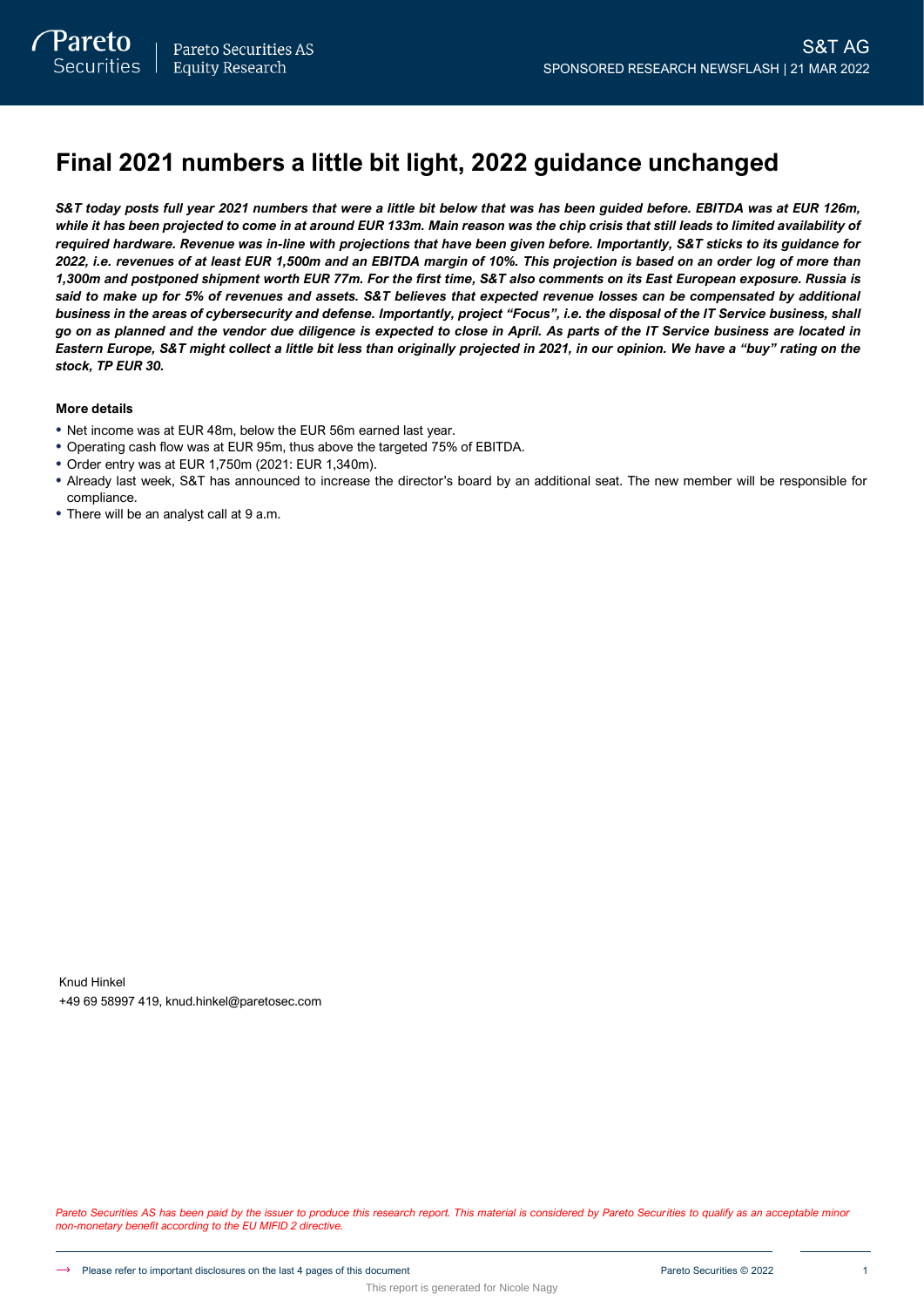# **Disclaimerandlegal disclosures Disclaimer and legal disclosures<br>Origin of the publication or report<br>This publication or report originates from Pareto Securities AS, reg. no. 956 632 374 (Norway),**

**DISCIAIMET AND IEgal dISCIOSUTES**<br>This publication or report<br>This publication or report originates from Pareto Securities AS, reg. no. 956 632 374 (Norway)<br>Pareto Securities AS, Frankfurt branch, reg. no. DE 320 965 513 / Pareto Securities AB, reg. no. 556206-8956 (Sweden) (together the Group Companies or the **Origin of the publication or report**<br>This publication or report originates from Pareto Securities AS, reg. no. 956 632 374 (Norway) or<br>Pareto Securities AS, Frankfurt branch, reg. no. DE 320 965 513 / HR B 109177 (Germany home countries. **Contract Contract Contents of oup"** acting the<br>Group Companies are supervised by<br>home countries.<br>Content of the publication or report<br>This publication or report has been pre The coup Companies are supervised by the Financial Supervisory Authority of their respective<br>home countries.<br>**Content of the publication or report**<br>This publication or report<br>This publication or report as been prepared sol

Opinions or s uggestions from Pareto Securities Research may deviate from r ecommendations or **Content of the publication or report**<br>This publication or report has been prepared solely by Pareto Securities Research.<br>Opinions or suggestions from Pareto Securities Research may deviate from recommendations or<br>perinons factors. Please nay typically be the result of differing time horizons, methodologies, contexts or other<br>factors.<br>Sponsored research<br>Please note that if this report is labelled as "sponsored research" on the front page, Pareto<br>Secu

**Sponsored research**<br>Please note that if this report is labelled as "sponsored research" on the front page, Pareto Factors.<br>
Sponsored research<br>
Please note that if this report is labelled as "sponsored research" on the front page, Pareto<br>
Securities has entered into an agreement with the company about the preparation of research<br>
repe

### **Basis and methods for assessment**

contential is considered by Pareto Securities to qualify as an acceptable minor non-monetary<br>benefit according to the EU MiFID II Directive.<br>**Basis and methods for assessment**<br>Opinions and price targets are based on one or research material from the named sources. The date of publication appears from the research material cited or reproduced. Opinions and estimates may be updated in subsequent versions of flow analysis, use of multiples, behavioral technical analyses of underlying market movements in combination with considerations of the market situation and the time horizon. Key assumptions of forecasts, orice targets and the complimation with considerations of the market situation and the time horizon. Key assumptions of forecasts, price targets and projections in research cited or reproduced appear in the research material from the named

Pareto Securities Research may provide credit research with more specific price targets based on different valuation methods, including the analysis of key credit ratios and other factors on different valuation or report, provided that the relevant company/issuer is treated anew in such later<br>versions of the publication or report.<br>Pareto Securities Research may provide credit research with more specific pri Persions of the publication or report.<br>Pareto Securities Research may provide credit research with more specific price targets based<br>on different valuation methods, including the analysis of key credit ratios and other fac loan agreement features are obtained from sources which Pareto Securities Research believes<br>to be reliable, but Pareto Securities Research does not represent or warrant their accuracy. Be<br>aware that investors should go thr publication or report.

Pareto Securities Research has no fixed schedule for updating publications or reports.

example of the base and interest and the second translation of report.<br>Pareto Securities Research has no fixed schedule for updating publications or reports.<br>Unless otherwise stated on the first page, the publication or re Unless otherwise stated on the first page, the publication or report has not been reviewed by the<br>
pusies the fore dissemination. In instances where all or part of a report is presented to the issuer<br> **propertion**<br>
All opi

faith and may only be valid as of the state as well as of the state of the state of the state of the publication, the purpose is to ensure that facts are correct.<br> **Validity of the publication or report**<br>
All opinions and change without notice. **N or investment or the publication or report are, regardless of source, given in good<br>faith and may only be valid as of the stated date of this publication or report and are subject to<br>change without notice.<br>The publicati** 

Change without intesting to the state of the state of the presence of the presence in the state of the publication or report is intended only to provide general and preliminary information to investors and shall not be con The publication of reports and shall not be construed as the basis for any investment and publing internal in<br>the publication of report has been prepared by Pareto Securities. Research as general information for private us investment. experience, investment objective and horizon or risk profile and preferences. The investor must particularly ensure the suitability of an investment as regards his/her financial and fiscal situation and investment objectiv

financial advisor

Investment<br>Before acting on any information in this publication or report, we recommend consulting your<br>financial advisor.<br>Consequences of making any particular investment decision. Each investor shall make his/her<br>consequ

### **Sources**

**Sources**<br>This publication or report may be based on or contain information, such as opinions,<br>recommendations, estimates, price targets and valuations which emanate from Pareto Securities<br>Research' analysts or representat **Sources**<br>This publication or report may be based on or contain<br>recommendations, estimates, price targets and valuations which<br>Research' analysts or representatives, publicly available informa<br>or companies in the Group Com The extent this publication or report is based on or contains which emanate from Pareto Securities<br>Research' analysts or representatives, publicly available information, information from other units<br>or companies in the Gro

Securities Res earch the Group Companies, or other named sources.<br>To the extent this publication or report is based on or contains information emanating from other<br>Sources ("Other Sources") than Pareto Securities Research person, guarantee the accuracy, adequacy or completeness of the External Information.

## **Ratings** Equity ratings:

"Buy" Pareto Securities Research expects this financial instrument's total return to exceed 10% over the next 12 months "Hold" Pareto Securities Research expects this financial instrument's total Pareto Securities Research expects this financial instrume<br>return to exceed 10% over the next 12 months<br>Pareto Securities Research expects this financial instrume<br>return to be between -10% and 10% over the next 12 months "Sell" Pareto Securities Research expects this financial instrument's total Pareto Securities Research expects this financial instrument's<br>return to be between -10% and 10% over the next 12 months<br>Pareto Securities Research expects this financial instrument's<br>return to be negative by more than 10%

### **Analysts Certification**

Analysts Schmodhon<br>The research analyst(s) whose name(s) appear on research reports prepared by Pareto Securities Research certify that: (i) all of the views expressed in the research report accurately reflect their personal views about the subject security or issuer, and (ii) no part of the research Analysts Certification<br>The research analyst(s) whose name(s) appear on research reports prepared by Pareto<br>Securities Research certify that (i) all of the views expressed in the research report accurately<br>reflect their per The research analysts whose names appears on research analysts in research reports that are<br>prepared by Pareto Securities Research.<br>The research analysts whose names appears on research reports prepared by Pareto Securitie

recommendations or views expressed by the research analysts in research reports that are prepared by Pareto Securities' Research.<br>The research analysts whose names appears on research reports prepared by Pareto Securities' activities. **Limitation**<br> **Research received** contractivities.<br> **Limitation of liability**<br> **Pareto Securities Green** total revenues, a portion of which are generated by Pareto Securities' investment banking<br>activities.<br> **Limitation of liability**<br>
Pareto Securities Group or other associated and affiliated companies assume no liability as<br>

Pareto Securities Group or other associated and affiliated companies assume no liability as Derivation of liability<br>
Limitation of liability<br>
Pareto Securities Group or other associated and affiliated companies assume no liability as<br>
regards to any investment, divestment or retention decision taken by the invest Neither the information or report. In no event will entities of the Pareto Securities Group or other<br>associated and affiliated companies be liable for direct, indirect or incidental, special or<br>consequential damages result

associated and affiliated companies be liable for direct, indirect or incidental, special or<br>associated and affiliated companies be liable for direct, indirect or incidental, special or<br>consequential damages resulting from

### **Risk information**

However, no representation or warranty, express or implied, is made with respect to the completeness or accuracy of its contents, and it is not to be relied upon as authoritative.<br> **Risk information**<br>
The risk of investing completeness or accuracy of its contents, and it is not to be relied upon as authoritative.<br> **Risk information**<br> **Risk information**<br> **Risk information**<br> **Risk information**<br> **Risk information**<br> **Risk information**<br> **Risk inf** interest rates, the economic and political environment, foreign exchange rates, shifts in market<br>'sentiments etc. Where an investor's currency to reference, changes in rates of exchange may have an adverse effect on<br>invest the value of or income or income or income or the relevant company, growth prospects, change in interest rates, the economic and political environment, foreign exchange rates, shifts in market sentiments etc. Where an inve marious, is common our pulsions are investment of security is denominated in a different currency to the investor's currency of reference, changes in rates of exchange may have an adverse effect on the value, price or inco investments. **Conflicts c** for the performal public to future performal public method.<br> **Conflicts of interest**<br> **Conflicts of interest** 

grave of the realized. When investing in individual shares, the investor may lose all or part of the<br>investments.<br>Conflicts of interest<br>Companies in the Pareto Securities Group, affiliates or staff of companies in the Pare

Companies in the Pareto Securities Group, affiliates or staff of companies in the Pareto Securities Group, may perform services for, solicit business from, make a market in, hold long or short positions in, or otherwise be Research, including acting as that company's official or sponsoring broker and providing<br>investment banking or other financial services. It is the policy of Pareto to seek to act as<br>corporate adviser or broker to some of t Experience actives the Investment Banking Department.<br>
Research may be the subject of marketing initiatives by the Investment Banking Department.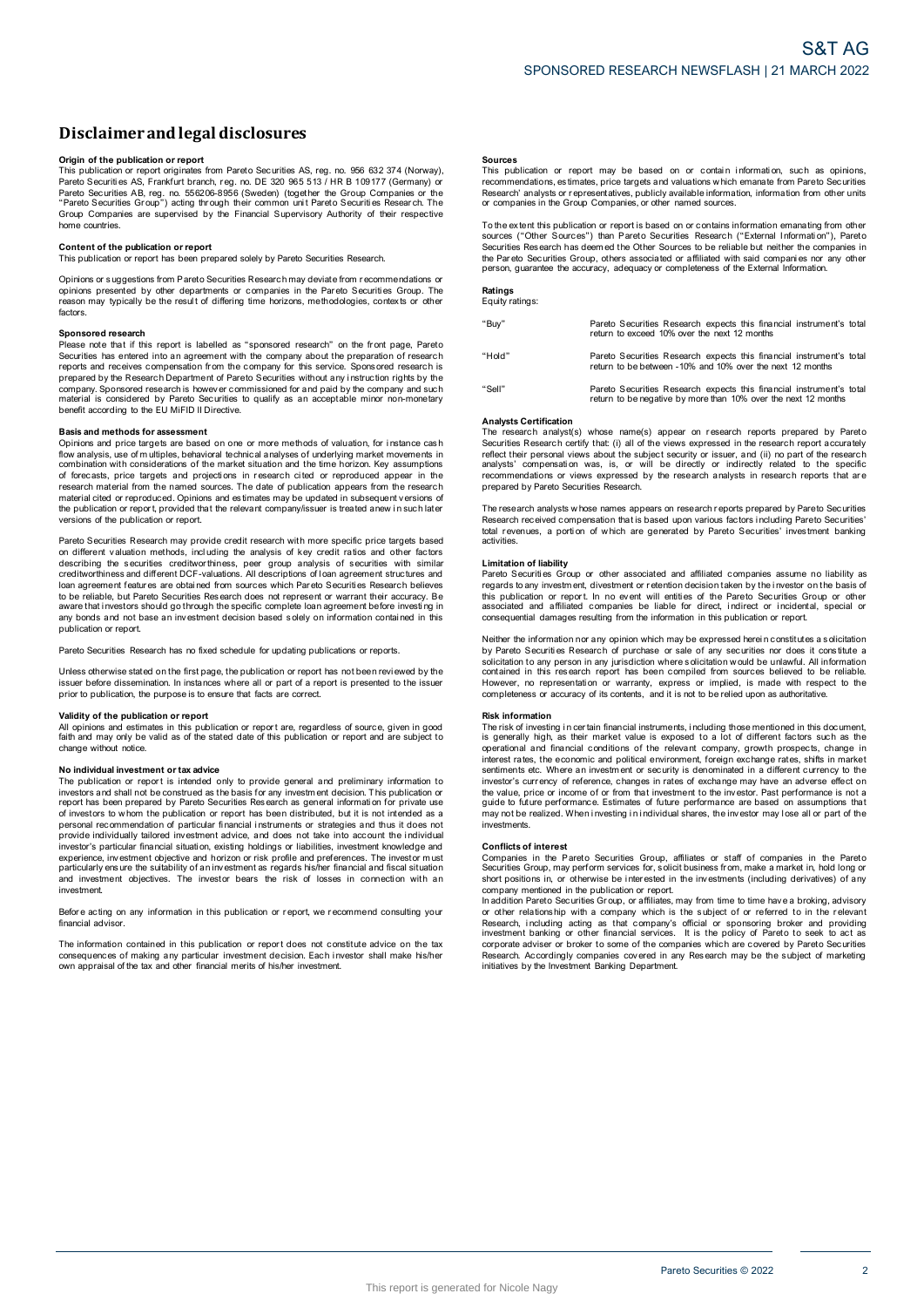To limit possible conflicts of interest and counter the abuse of inside knowledge, the analysts of<br>Pareto Securities Research are subject to internal rules on sound ethical conduct, the<br>management of inside information, ha To limit possible conflicts of interest and counter the abuse of inside knowledge, the analysts of Pareto Securities Research are subject to internal rules on sound ethical conduct, the management of inside information, ha revenues from capital markets activities and individual analyst remuneration. The Group and or the cross conditional and performation and performation and relevant industry standards. The object of<br>the internal rules is for example to ensure that no analyst will abuse or cause others to abuse<br>confidential inf following the Pareto Securities Conflict of Interest Policy. The Group Companies have their head offices. Internal rules have been developed in accordance<br>with recommendations issued by the stockbrokers associations. This material has been prepared<br>following the Pareto Securities Co

independence between various departments, business areas and sub-business areas within the<br>Pareto Securities Group in order to, as far as possible, avoid conflicts of interest from arising Following the Pareto Securities Conflict of Interest Policy.<br>The guidelines in the policy include rules and measures aimed at achieving a sufficient degree of<br>independence between various departments, business areas and su between such departments, business areas and sub-business areas as well as their customers. The guidelines in the policy include rules and measures aimed at achieving a sufficient degree of<br>independence between various departments, business areas and sub-business areas within the<br>Pareto Securities Group in order Done purpose of such measures is to restrict the flow of information between certain business<br>areas and sub-business areas within the Pareto Securities Group, where conflicts of inter est may<br>arise and to safegurard the im departments and certain other departments included in the Pareto Securities Group are<br>surrounded by arrangements, so-called Chinese Walls, to restrict the flows of sensitive<br>information from such departments. The internal Securities Group rules Group rules Concerning in the Concerning contacts without limitation, rules aimed at securing the impartialness of, e.g., analysts working in the Pareto Securities Research departments, restrictions Securities Group rules concerning contacts with covered companies and rules concerning personal account trading carried out by analysts.

**Distribution restriction** jurisdictions and persons into whose possession this document comes s hould inform themselves Distribution restriction<br>The securities referred to in this publication or report may not be eligible for sale in some<br>ilurisdictions and persons into whose possession this document comes should inform themselves<br>about and This research is only intended for and must be distributed to private customers in the US, or retail clients in the United Kingdom, as defined by the Financial Conduct Authority (FCA).<br>This research is only intended for an

Note that the britancial Conduct Authority (FCA).<br>This research is only intended for and may only be distributed to institutional investors in the<br>United States and U.S entities seking more information about any of the iss Pareto Securities Inc. is a broker-dealer registered with the U.S. Securities and U.S entities seking more information about any of the issuers or securities discussed in this report should contact Pareto Securities Inc. a

of also used in this report should contact Pareto Securities Inc. at 150 East 52nd Street, New York, NY 10022, Tel. 212 829 4200.<br>NY 10022, Tel. 212 829 4200.<br>Commission and is a member of FINRA &SIPC. U.S. To the extent r Pareto Securities Inc. a la abroker-dealer registered with the U.S. Securities and Exchange<br>Commission and is a member of FINRA &SIPC. U.S. To the extent required by applicable U.S<br>Idwas and regulations, Pareto Securities Securities Research are not FDIC insured, may lose value and are not guaranteed by Pareto<br>Securities Research are not FDIC insured, may lose value and are not guaranteed by Pareto<br>Securities Inc. or Pareto Securities Resea prominent whatsoever. The securities of non-U.S. issuers may not be registered with or subject to SEC reporting and other requirements. The information available about non-U.S. companies may be limited, and non-U.S. compan uniform auditing and reporting standards as U.S. companies. Market rules, conventions and practices may differ from U.S. markets, adding to transaction costs or causing delays in the purchase or sale of securities. Securit well as the potential for governmental restrictions on currency movements, can significantly erode principal and investment returns. pareto Securities of comparable U.S. comparises. Fluctuations in the values of rational currencies, as<br>well as the potential for governmental restrictions on currency movements, can significantly<br>erode principal and invest

disclosed herein.

### **Distribution in Singapore**

Distribution in Singapore<br>Pareto Securities Pte Ltd holds a Capital Markets Services License is an exempt financial advisor<br>under Financial Advisers Act, Chapter 110 ("FAA") of Singapore and a subsidiary of Pareto under Financial Advisers Act, Chapter 110 ("FAA") of Singapore and a subsidiary of Pareto Securities AS. Pareto Securities Pte Ltd holds a Capital Markets Services License is an exempt financial advisor<br>under Financial Advisers Act, Chapter 110 ("FAA") of Singapore and a subsidiary of Pareto<br>Securities AS.<br>This report is dire

ranco countines it is current and a subsidiary of Practicular and a subsidiary of Pareto<br>such that is report is directed solely to persons who qualify as "accredited investors", "expert investors"<br>and "institutional invest and massicular investors as a terminor investor well, the specific transform and the section of the specific intended for general circulation amongst such investors and<br>does not take into account the specific investment ob report.

such product. Please contact Pareto Securities Pte Ltd, 16 Collyer Quay, # 27-02 Income at<br>such product. Please contact Pareto Securities Pte Ltd, 16 Collyer Quay, # 27-02 Income at<br>Raffles, Singapore 049318, at +65 6408 9 under no circumstances is it to be construed as an offer to sell or a solicitation of or an offer to buy any securities that may be described herein. This research report is not, and under no circumstances is it to be cons under no circumstances is it to be construed as an offer to sell or a solicitation of or an offer to<br>buy any securities that may be described herein. This research report is not, and under no<br>circumstances is it to be cons offence. Any securities described or discussed within this research report may only be distributed in Canada in accordance with applicable provincial and territorial securities laws. Any offer or sale in Canada of the secu offence. Any securities described or discussed within this research report may only be distributed in Canada in accordance with applicable provincial and territorial securities laws. Any offer or sale in Canada of the secu province or territory of Canada in which such offer or sale is made. Under no circumstances is<br>the information contained herein to be construed as being tailored to the needs of the recipient.<br>Carritory of Canada nor shoul province or territory of Canada in which such offer or sale is made. Under no circumstances is<br>province or territory of Canada in which such offer or sale is made. Under no circumstances is<br>territory of Canada nor should i herein.

**Distribution in United Kingdom** professional clients and should be made available only to such persons and is exempt from the metriction on financial promotion in s21 of the Financial Services and Markets Act 2000 in reliance on provision in the FPO. This publication on financial promotion in s21 of the Financial Services and Markets Act 2000 in<br>This publication or report may not be mechanically duplicated, photocopied or otherwise<br>This publication or report may not be

Copyright<br>This publication or report may not be mechanically duplicated, photocopied or otherwise reliance on provision in the FPO.<br> **Copyright**<br>
This publication or report may not be mechanically duplicated, photocopied or otherwise<br>
reproduced, in full or in part, under applicable copyright laws. Any infringement of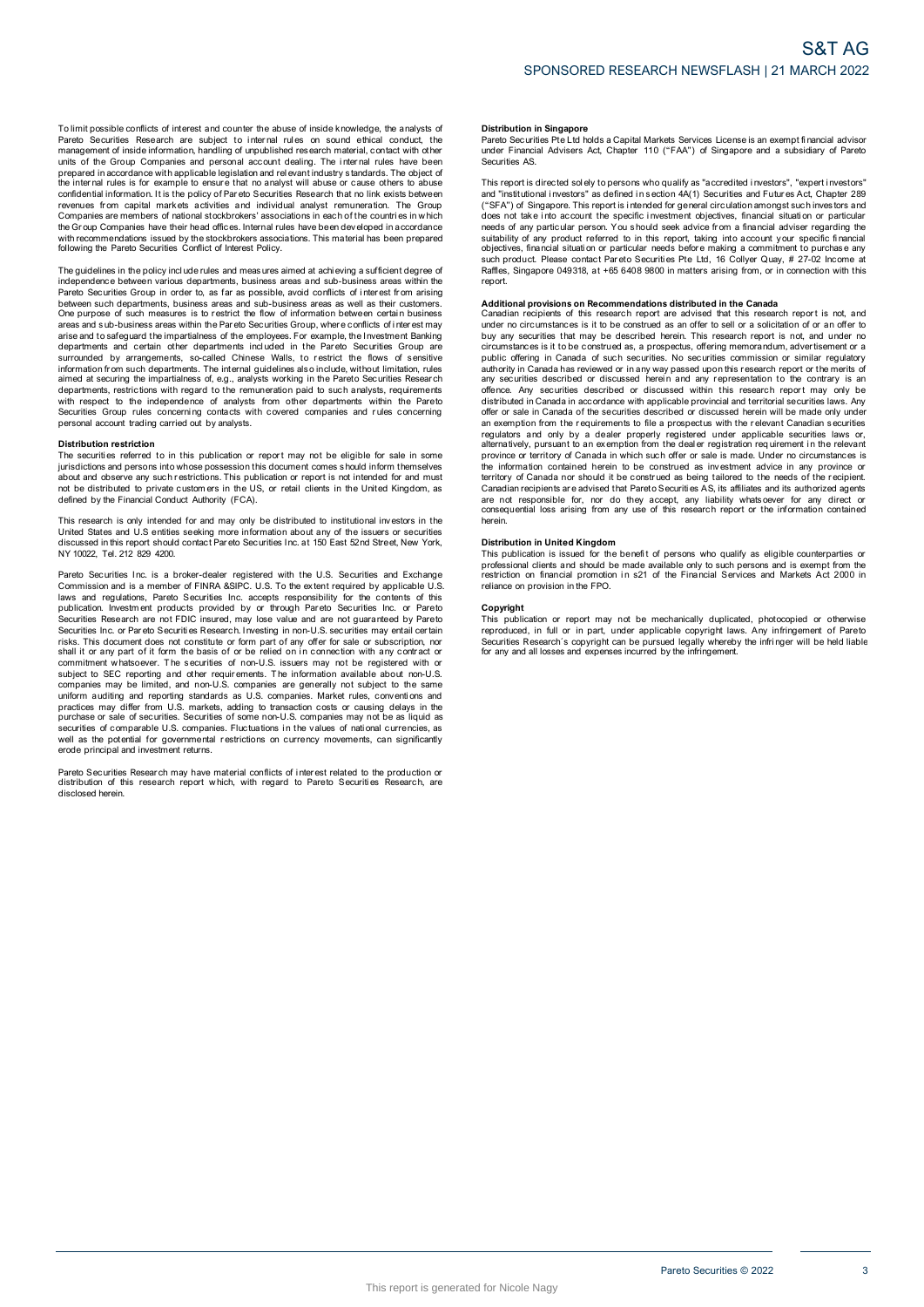## **Appendix A**

*Disclosure requirements i n accordance with C ommission Delegated Regulati on (EU) 2016/958 and the FINRA Rule 2241*

|                                  |               |                     | Komplett Bank           | $\Omega$    | 209,400        |
|----------------------------------|---------------|---------------------|-------------------------|-------------|----------------|
| Companies                        | No. of shares | <b>Holdinasin</b> % | Kongsberg Gruppen       |             | 34,35'         |
|                                  |               |                     | <b>KWS</b>              | 75          | 7 <sup>1</sup> |
| Bonheur                          | 240,958       | 0.57%               | Ler øv Seaf ood Gr oup  | $\mathbf 0$ | 39,363         |
| Pareto Bank                      | 15,311,030    | 21.92%              | Meltwater               | $\mathbf 0$ | 30,700         |
| Selvaag Bolig                    | 4.314.865     | 4.60%               | Mercell                 | $\mathbf 0$ | 24,863         |
| Sparebank 1 Nor d-Nor ge         | 4.287.282     | 4.27%               | Mowi                    | 0           | 446            |
| SpareBank 1 Ringer ike Hadel and | 100,000       | 0.64%               | MPC Container Ships     | $\mathbf 0$ | 43,145         |
| Sparebank 1 SMN                  | 1,970,942     | 1.52%               | NEXT Biometrics         | $\Omega$    | 710,90         |
| Sparebank 1 SR-Bank              | 1,857,563     | 0.73%               | Nor dic Semi conductor  |             | 5,336          |
| SpareBank 1 Østf old Akershus    | 1,232,229     | 9.95%               | Noreco                  | $^{\circ}$  | 790            |
| SpareBank 1 Østlandet            | 3,833,163     | 3.61%               | Nor se Atlantic         | $\Omega$    | 25,000         |
| Sparebanken Møre                 | 254.264       | 2.58%               | Norsk Hydro             | $\Omega$    | 84,189         |
| Spar ebanken Sør                 | 433,744       | 2.77%               | Norske Skog             | $^{\circ}$  | 98,499         |
| Spar ebanken Vest                | 6,862,344     | 6.39%               | Nor thern Drilling Ltd. | $\Omega$    | 67,919         |
| <b>NEXT Biometrics</b>           | 710.901       | 0.78%               | Okeanis Eco Tankers     | $^{\circ}$  | 1,420          |
| SpareBank 1 Sør øst-Nor ge       | 1,771,308     | 2.81%               | Orkla                   | $^{\circ}$  | 23,883         |

|                          |                   |                       | Juusta r                                                  | v                                                                                                 |
|--------------------------|-------------------|-----------------------|-----------------------------------------------------------|---------------------------------------------------------------------------------------------------|
| Company                  | Analyst holdings* | <b>Total holdings</b> | Telenor                                                   | $\Omega$                                                                                          |
|                          |                   |                       | <b>TGS</b>                                                | Ω                                                                                                 |
| AF Gr uppen              | $\mathbf 0$       | 1,825                 | Vow                                                       | $\Omega$                                                                                          |
| Aker ASA                 | 500               | 3,102                 | Vow Green Metals                                          | $\Omega$                                                                                          |
| Aker BP                  |                   | 20,969                | Wallenius Wilhemsen                                       | $\Omega$                                                                                          |
| Aker Carbon Capture      |                   | 5,481                 | XXL                                                       | $^{\circ}$                                                                                        |
| Aker Clean Hydrogen      |                   | 140,540               | Yara                                                      | $\mathbf 0$                                                                                       |
| Aker Horizons            |                   | 125,848               | Zaptec                                                    | $\mathbf 0$                                                                                       |
| Aker Of f shore Wind     |                   | 165,118               |                                                           |                                                                                                   |
| Aprila Bank ASA          |                   | 22,675                |                                                           |                                                                                                   |
| Archer                   |                   | 30,170                |                                                           |                                                                                                   |
| ArcticZymes Technologies |                   | 684                   |                                                           |                                                                                                   |
| Austevoll Seaf ood       |                   | 3,600                 |                                                           |                                                                                                   |
| AutoStore                |                   | 2,085                 |                                                           |                                                                                                   |
| Awilco LNG               |                   | 10,000                |                                                           |                                                                                                   |
| B2Holding AS             |                   | 13,940                |                                                           |                                                                                                   |
| Bonheur                  |                   | 32,088                |                                                           |                                                                                                   |
| Bor regaar d ASA         |                   | 650                   |                                                           |                                                                                                   |
| Bouvet                   |                   | 2,940                 | Thisoverview isupdated monthly (last updated 15.03.2022). |                                                                                                   |
| <b>BRAbank</b>           |                   | 31,499                |                                                           |                                                                                                   |
| <b>BW Energy</b>         |                   | 105,160               |                                                           | *Analyst holdingsrefersto positionsheld by the Pareto Securities AS analyst covering the company. |
| BW Of f shore            |                   | 16.076                |                                                           |                                                                                                   |
| Circa Group              |                   | 16,550                |                                                           |                                                                                                   |
| Cloudber ry Clean Energy |                   | 101,750               |                                                           |                                                                                                   |
| DNB                      |                   | 49,205                |                                                           |                                                                                                   |
| DNO                      |                   | 151,978               |                                                           |                                                                                                   |
| Elkem                    |                   | 54,367                |                                                           |                                                                                                   |
| ELOP                     |                   | 130,000               |                                                           |                                                                                                   |
| Equinor                  |                   | 2,590                 |                                                           |                                                                                                   |
| Europris                 |                   | 13,208                |                                                           |                                                                                                   |
| Fj or dkr af t Holding   |                   | 15,313                |                                                           |                                                                                                   |
| Flex LNG                 |                   | 1,317                 |                                                           |                                                                                                   |

| Appendix A                                                                                                                                                                                    |                                                                                              |                       |                                               |                                     |                       |
|-----------------------------------------------------------------------------------------------------------------------------------------------------------------------------------------------|----------------------------------------------------------------------------------------------|-----------------------|-----------------------------------------------|-------------------------------------|-----------------------|
|                                                                                                                                                                                               | Disclosure requirements in accordance with Commission Delegated Regulation (EU) 2016/958     |                       | Company                                       | Analyst holdings*                   | <b>Total holdings</b> |
| and the FINRA Rule 2241                                                                                                                                                                       |                                                                                              |                       | <b>Frontline</b><br>Gaming Innovation Group   | $\mathbf 0$<br>$\ddot{\phantom{0}}$ | 12,290<br>25,912      |
| The below list shows companies where Pareto Securities AS - together with affiliated companies<br>and/or persons – owns a net long position of the shares exceeding 0,5 % of the total issued |                                                                                              |                       | Gjensidige For sikring<br>Gram Car Carriers   | $\overline{0}$<br>$\Omega$          | 7,746<br>1,625        |
| Pareto Securities AS.                                                                                                                                                                         | share capital in any company where a recommendation has been produced or distributed by      |                       | Grieg Seaf ood<br>Huddly                      | $\Omega$<br>$\Omega$                | 9,003<br>908, 173     |
|                                                                                                                                                                                               |                                                                                              |                       | Hydr ogenPro<br>Kalera                        | $\Omega$<br>$\Omega$                | 39,777<br>26,752      |
|                                                                                                                                                                                               |                                                                                              |                       | Kitr on<br>Komplett Bank                      | $\mathbf 0$<br>$\mathbf 0$          | 18,386<br>209,400     |
| Companies                                                                                                                                                                                     | No. of shares                                                                                | Holdings in %         | Kongsberg Gruppen                             | $\mathbf 0$                         | 34,351                |
|                                                                                                                                                                                               |                                                                                              |                       | <b>KWS</b>                                    | 75                                  | 75                    |
| Bonheur                                                                                                                                                                                       | 240,958                                                                                      | 0.57%                 | Ler øy Seaf ood Gr oup                        | $\ddot{\phantom{0}}$                | 39,363                |
| Pareto Bank                                                                                                                                                                                   | 15,311,030                                                                                   | 21.92%                | Meltwater                                     | $\Omega$                            | 30,700                |
| Selvaag Bolig                                                                                                                                                                                 | 4,314,865                                                                                    | 4.60%                 | Mercell                                       | $\Omega$                            | 24,863                |
| Sparebank 1 Nor d-Nor ge                                                                                                                                                                      | 4,287,282                                                                                    | 4.27%                 | Mowi                                          | $\circ$                             | 446                   |
| SpareBank 1 Ringer ike Hadeland                                                                                                                                                               | 100,000                                                                                      | 0.64%                 | MPC Container Ships                           | $\Omega$                            | 43,145                |
| Sparebank 1 SMN                                                                                                                                                                               | 1,970,942                                                                                    | 1.52%                 | <b>NEXT Biometrics</b>                        | $\mathbf 0$                         | 710,901               |
| Sparebank 1 SR-Bank<br>SpareBank 1 Østf old Akershus                                                                                                                                          | 1,857,563<br>1,232,229                                                                       | 0.73%<br>9.95%        | Nor dic Semi conductor<br>Nor eco             | $\circ$<br>$\Omega$                 | 5,336<br>790          |
| SpareBank 1 Østlandet                                                                                                                                                                         | 3,833,163                                                                                    | 3.61%                 | Norse Atlantic                                | $\Omega$                            | 25,000                |
| Sparebanken Møre                                                                                                                                                                              | 254,264                                                                                      | 2.58%                 | Norsk Hydro                                   | $\Omega$                            | 84,189                |
| Sparebanken Sør                                                                                                                                                                               | 433,744                                                                                      | 2.77%                 | Nor ske Skog                                  | $\Omega$                            | 98,499                |
| Sparebanken Vest                                                                                                                                                                              | 6,862,344                                                                                    | 6.39%                 | Nor thern Drilling Ltd.                       | $\circ$                             | 67,919                |
| NEXT Biometrics                                                                                                                                                                               | 710,901                                                                                      | 0.78%                 | Okeanis Eco Tankers                           | $\mathbf 0$                         | 1,420                 |
| SpareBank 1 Sørøst-Norge                                                                                                                                                                      | 1,771,308                                                                                    | 2.81%                 | Orkla                                         | $\mathbf 0$                         | 23,883                |
|                                                                                                                                                                                               |                                                                                              |                       | Panor o Ener gy                               | $\Omega$                            | 26,241                |
|                                                                                                                                                                                               |                                                                                              |                       | Par eto Bank                                  | $\Omega$                            | 1,340,684             |
|                                                                                                                                                                                               |                                                                                              |                       | Pexip Holding                                 | $\Omega$                            | 107,083               |
|                                                                                                                                                                                               |                                                                                              |                       | Protector Forsikring                          | $\Omega$                            | 14,000                |
|                                                                                                                                                                                               |                                                                                              |                       | Pryme                                         | $\mathbf 0$                         | 5,000                 |
|                                                                                                                                                                                               |                                                                                              |                       | Quantaf uel                                   | $\Omega$                            | 5,797                 |
|                                                                                                                                                                                               |                                                                                              |                       | <b>REC Silicon</b>                            | $\mathbf 0$                         | 38.281                |
|                                                                                                                                                                                               |                                                                                              |                       | Sal Mar                                       | $\mathbf 0$                         | 2,799                 |
|                                                                                                                                                                                               |                                                                                              |                       | Sandnes Spar ebank                            | $\circ$                             | 4,013                 |
|                                                                                                                                                                                               |                                                                                              |                       | Scatec                                        | $\mathbf 0$                         | 30,456                |
| Pareto Securities AS may hold financial instruments in companies where a recommendation has                                                                                                   |                                                                                              |                       | Selvaag Bolig                                 | $\Omega$                            | 3,093                 |
|                                                                                                                                                                                               | been produced or distributed by Pareto Securities AS in connection with rendering investment |                       | Spar ebank 1 Nor d-Nor ge<br>Spar ebank 1 SMN | $\Omega$<br>$\Omega$                | 3,350<br>13,240       |
| services, including Market Making.                                                                                                                                                            |                                                                                              |                       | Spar ebank 1 SR-Bank                          | $\mathbf 0$                         | 16,054                |
|                                                                                                                                                                                               |                                                                                              |                       | SpareBank 1 Østf old Aker shus                | $\mathbf 0$                         | 1,252                 |
|                                                                                                                                                                                               | Please find below an overview of material interests in shares held by employees in Pareto    |                       | SpareBank 1 Østlandet                         | $\Omega$                            | 9,621                 |
| Securities AS, in companies where a recommendation has been produced or distributed by                                                                                                        |                                                                                              |                       | Spar ebanken Sør                              | $\Omega$                            | 16,435                |
|                                                                                                                                                                                               | Pareto Securities AS. "By material interest" means holdings exceeding a value of NOK 50 000. |                       | Spar ebanken Vest                             | $\mathbf 0$                         | 17,463                |
|                                                                                                                                                                                               |                                                                                              |                       | Spar ebanken Øst                              | $\Omega$                            | 1,500                 |
|                                                                                                                                                                                               |                                                                                              |                       | Stolt-Nielsen                                 | $\Omega$                            | 1,817                 |
|                                                                                                                                                                                               |                                                                                              |                       | Stor ebr and                                  | $\circ$                             | 26,098                |
|                                                                                                                                                                                               |                                                                                              |                       | Subsea 7                                      | $\mathbf 0$                         | 12.893                |
| Company                                                                                                                                                                                       | Analyst holdings*                                                                            | <b>Total holdings</b> | Telenor                                       | $\circ$                             | 14,002                |
|                                                                                                                                                                                               |                                                                                              |                       | <b>TGS</b>                                    | $\Omega$                            | 600                   |
| AF Gruppen                                                                                                                                                                                    | $\bf{0}$                                                                                     | 1,825                 | Vow                                           | $\circ$                             | 5,681                 |
| Aker ASA                                                                                                                                                                                      | 500                                                                                          | 3,102                 | Vow Green Metals                              | $\Omega$                            | 19,681                |
| Aker BP                                                                                                                                                                                       | $\Omega$                                                                                     | 20,969                | Wallenius Wilhemsen                           | $\Omega$                            | 5,800                 |
| Aker Carbon Capture                                                                                                                                                                           | $\Omega$                                                                                     | 5,481                 | XXL                                           | $\Omega$                            | 20,923                |
| Aker Clean Hydrogen                                                                                                                                                                           | $\circ$                                                                                      | 140,540               | Yara                                          | $\Omega$                            | 16,661                |
| Aker Horizons                                                                                                                                                                                 | $\mathbf{0}$                                                                                 | 125,848               | Zaptec                                        | $\Omega$                            | 15,000                |